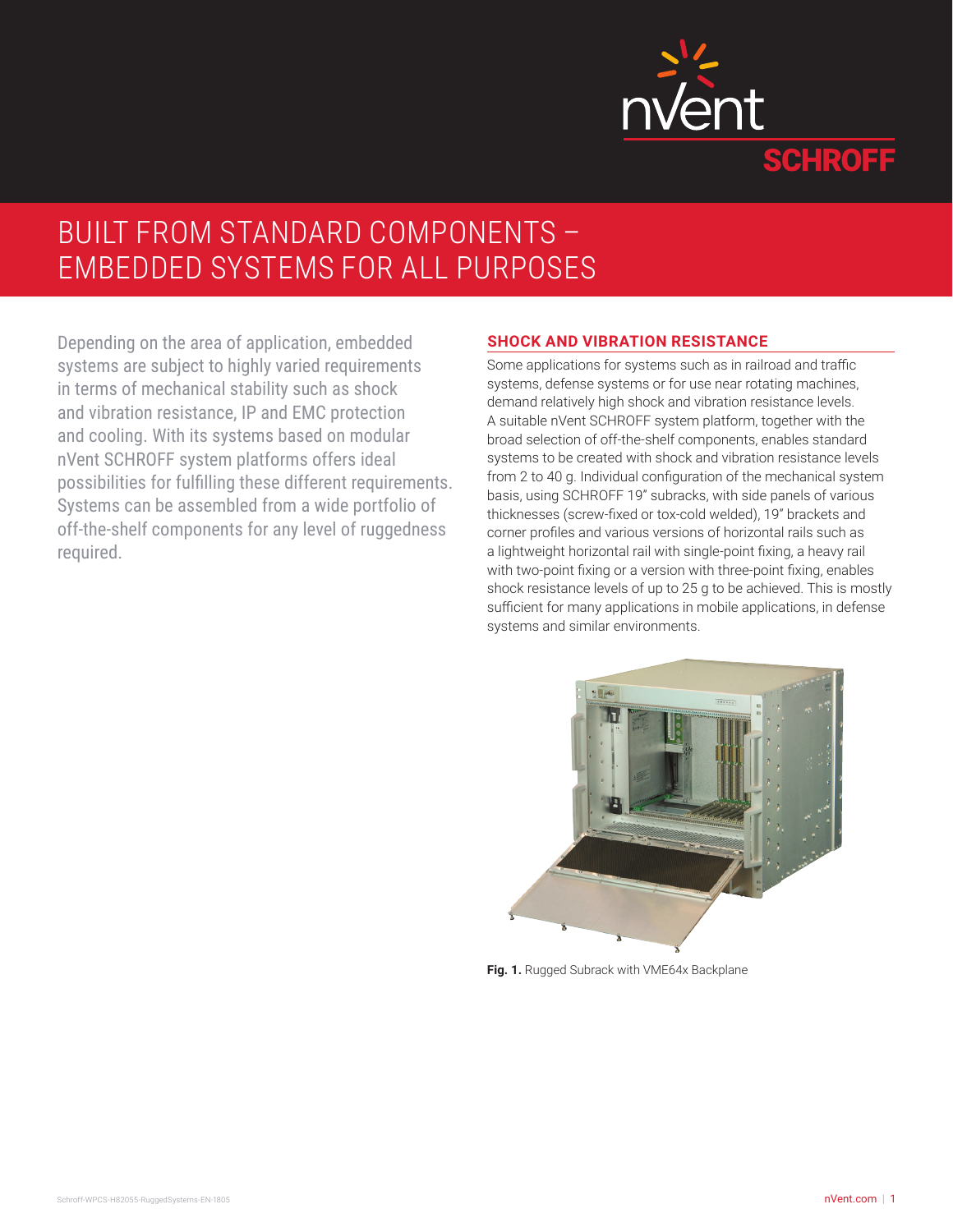# Embedded Systems for all Purposes

Where higher robustness levels are called for, another system basis is used. The enclosure platform developed for this is formed of aluminum components (base, top cover, side, front and rear elements) bolted together. A hole grid in the side components, top cover and base allows other optional parts such as mounting brackets to be attached. The front and rear elements are symmetrically designed and have identical hole positions and bolt-on dimensions. Various cut-outs can be integrated here for sockets, switches etc. The guides for the PCBs are milled into the base and top cover of the case. This modular enclosure platform is designed for shock and vibration levels of up to 40 g for all kind of applications.



**Fig. 2.** Completely closed Titan system: high shock and vibration resistance, high IP and EMC protection and high heat dissipation capacity

The systems can also be equipped with high IP and EMC protection. The cooling of the components is realized with conduction cooling. Additionally there is a mechanical system basis that combines these two platforms: 19" subracks plus high IP and EMC protection plus conduction cooling. A such system that is used, say, as a laboratory system for conduction-cooled boards, can also be constructed from off-the-shelf components. These platforms offer users the possibility of testing the technology or application with the conduction-cooled boards initially in the lab. The same components can then also be built into a Titan Conduction Cooled system.

# **IP AND EMC PROTECTION**

By their nature, ordinary subracks do not have high levels of IP or EMC protection since they are very open. Protection of the system components installed in them is generally provided by fitting the subrack into a cabinet. The fronts of the systems are then provided with appropriate EMC gaskets. If the systems themselves have to offer high EMC protection, they must be given a practically solid cladding. The Titan system meet this requirement, though in their basic configurations they are built without appropriate gasketing. Where requirements are higher, either a pure IP gasket or a combined IP and EMC gasket can be (retro)fitted into a groove provided for this purpose.

### **COOLING REQUIREMENTS**

In most cases the cooling requirement and the type of cooling are selected on the basis of two criteria: the level of dissipation loss and the location of the installation. If the boundary conditions are met, air cooling by convection or forced air cooling are the methods of choice in many cases. In cost terms these are also the best value. Should such cooling methods be insufficient, however, conduction cooling and water cooling come into play, at either cabinet or system level. This may be the case e.g. if the system must offer a very high IP or EMC protection level, which precludes effective air cooling.

In the laboratory systems described above, the plug-in boards are conduction cooled in one area and the heat then extracted by fans on the side of the system. The ordinary system boards are cooled by the fans only. The Titan system offers a still more effective possibility for cooling. Here again we have a combination of conduction and air cooling. Heat is drawn from the PCBs via a simple board frame or a closed frame (clamshell) to the surface of the case, fitted with cooling fins. A sheet metal cover is placed over the heat sinks and a fan with suction chamber is fitted at the rear of the case. The presence of the cover creates an air channel. The internal fan now blows the air through the heat sinks and out of the system.



**Fig. 3.** Robust laboratory system for "normal" and conduction-cooled boards



**Fig. 4.** Conduction cooled system with additional forced air cooling